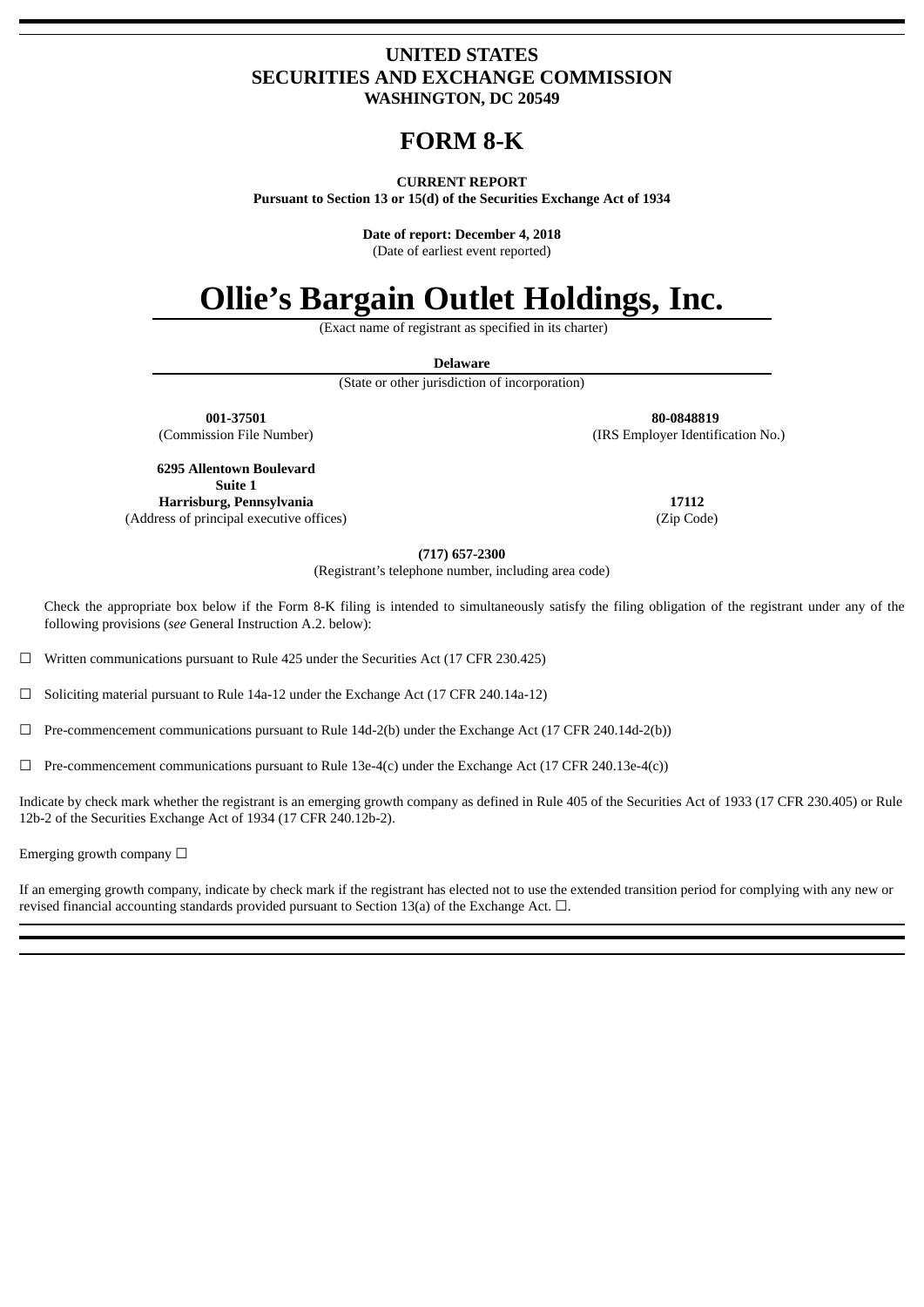### **Item 2.02 Results of Operations and Financial Condition.**

On December 4, 2018, Ollie's Bargain Outlet Holdings, Inc. issued a press release announcing its financial results for the quarter ended November 3, 2018. A copy of the press release is furnished as Exhibit 99.1 to this current report and is incorporated by reference herein.

The information furnished on this Form 8-K, including the exhibit attached, shall not be deemed "filed" for purposes of Section 18 of the Securities Exchange Act of 1934, as amended (the "Exchange Act"), or otherwise subject to the liabilities of that section, nor shall it be deemed incorporated by reference into any filing under the Securities Act of 1933, as amended, or the Exchange Act, regardless of any general incorporation language in such filing.

### **Item 9.01 Financial Statements and Exhibits.**

(d) Exhibits. The following exhibits are filed with this report:

**Exhibit No. Description**

99.1 Press Release issued on December 4, 2018 of Ollie's Bargain Outlet Holdings, Inc.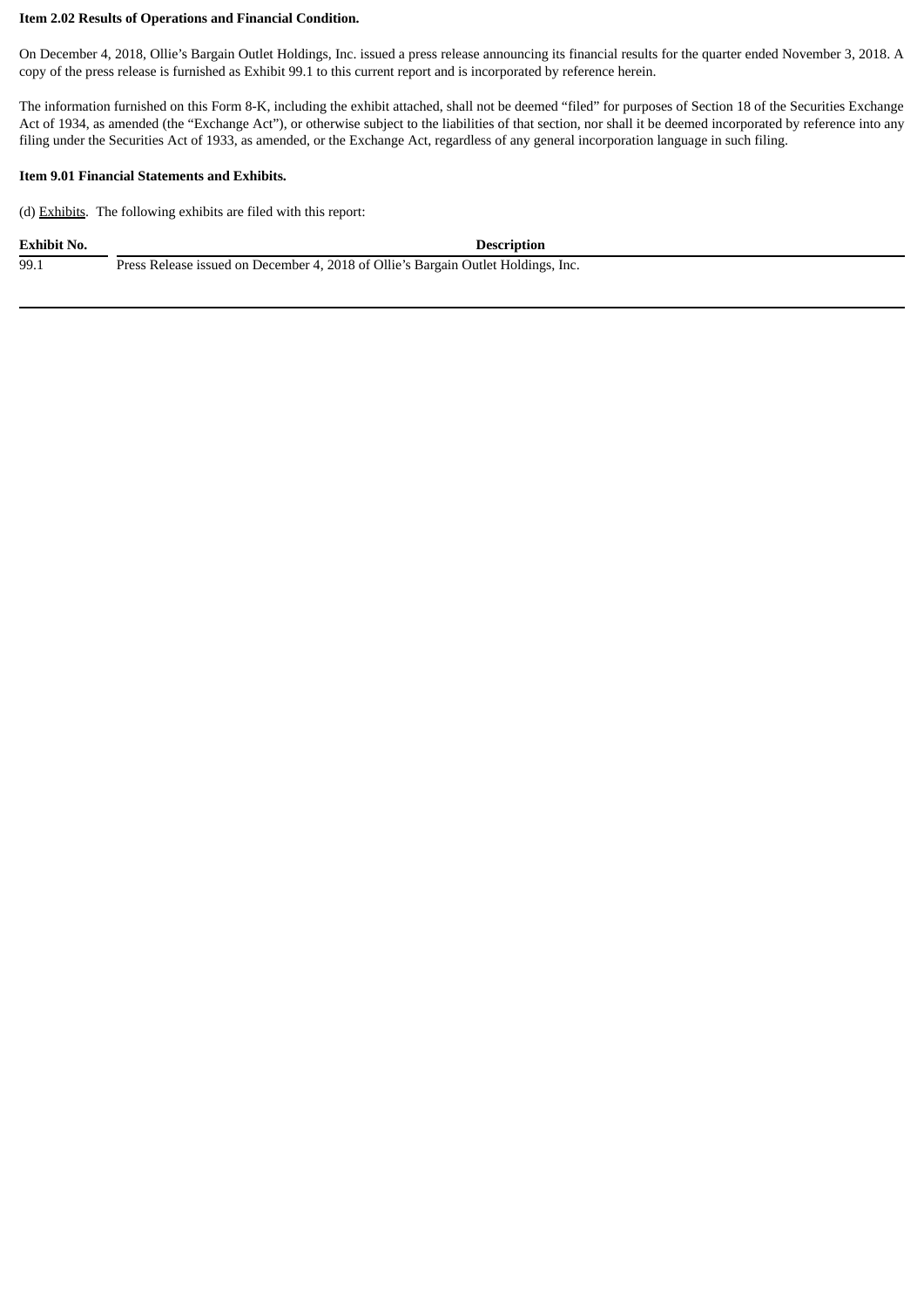### **SIGNATURES**

Pursuant to the requirements of the Securities Exchange Act of 1934, the registrant has duly caused this report to be signed on its behalf by the undersigned hereunto duly authorized.

### **OLLIE'S BARGAIN OUTLET HOLDINGS, INC.**

By: /s/ Jay Stasz

Name: Jay Stasz Title: Senior Vice President and Chief Financial Officer

Date: December 4, 2018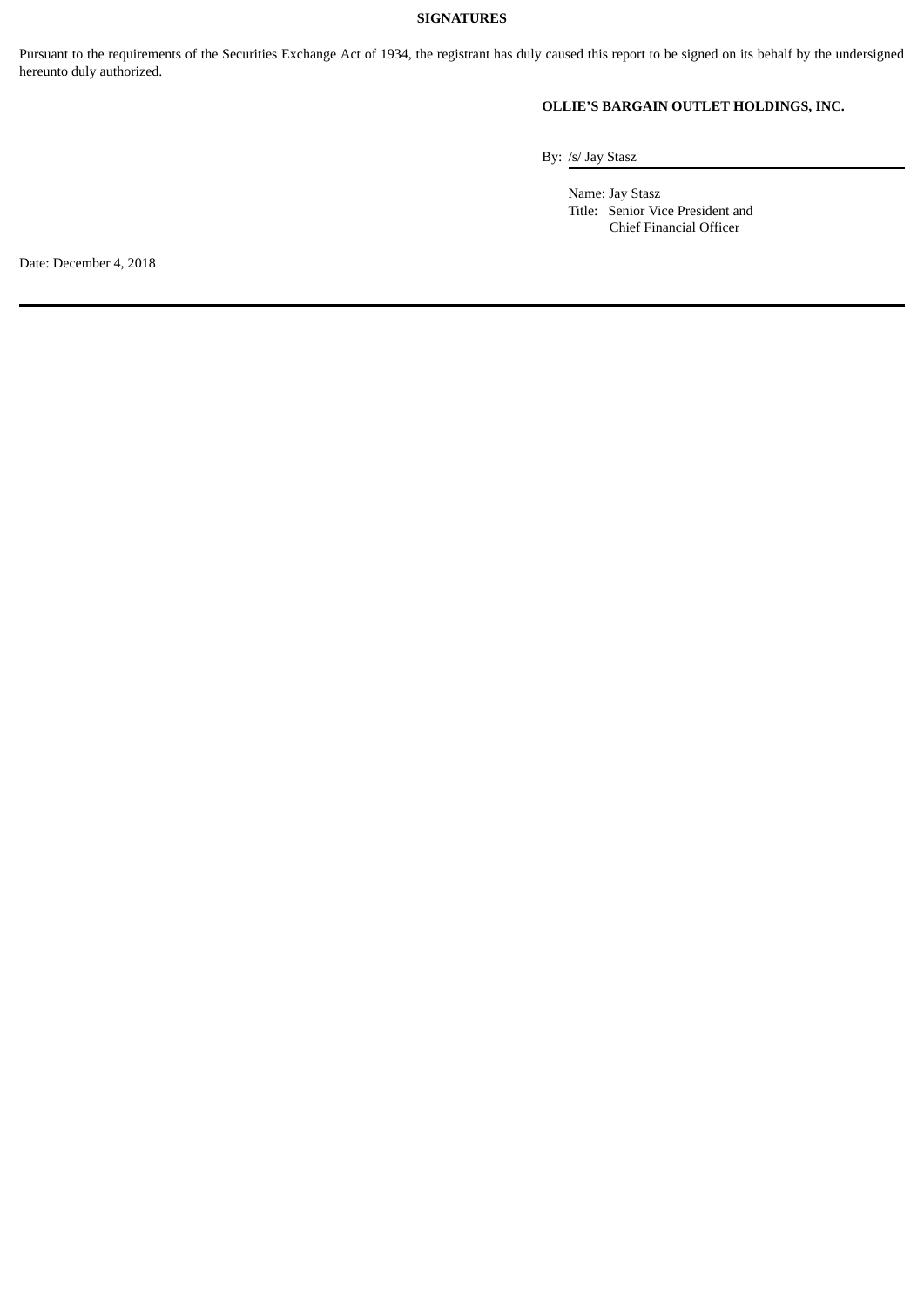### **EXHIBIT INDEX**

**Exhibit No. Description**

[99.1](#page-4-0) Press Release issued on December 4, 2018 of Ollie's Bargain Outlet Holdings, Inc.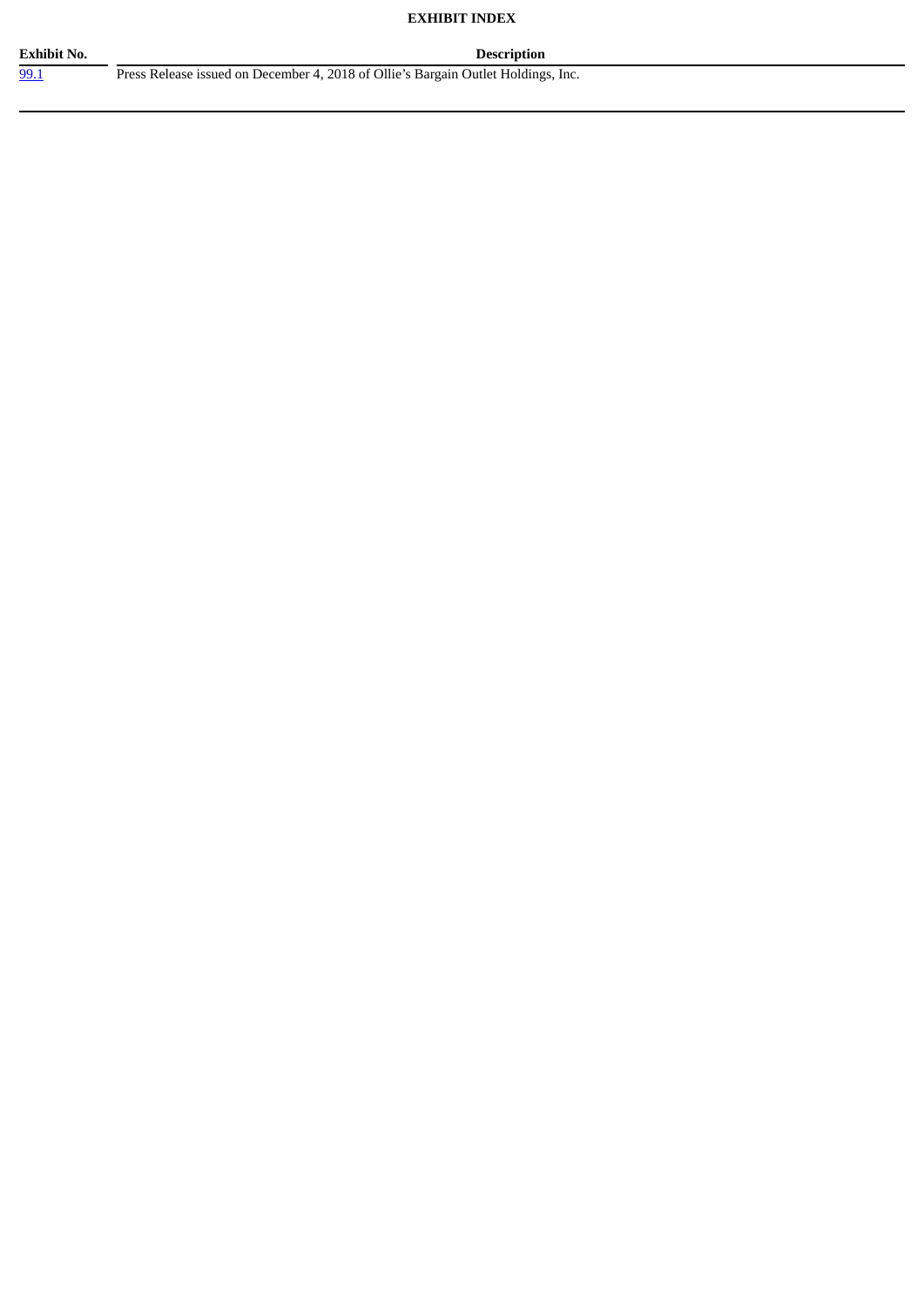<span id="page-4-0"></span>

### **Ollie's Bargain Outlet Holdings, Inc. Reports Third Quarter Fiscal 2018 Financial Results**

*~ Company Raises Full-Year Guidance ~*

**HARRISBURG, PA – December 4, 2018** – Ollie's Bargain Outlet Holdings, Inc. (NASDAQ: OLLI) today reported financial results for the third quarter ended November 3, 2018 and raised sales and earnings guidance for the full-year fiscal 2018.

#### **Third Quarter Summary:**

- Total net sales increased 19.1% to \$283.6 million.
- Comparable store sales increased 4.6% on top of a 2.1% increase in the third quarter last year.
- Store count increased 12.1% year-over-year with the opening of 17 stores, including one relocation, totaling 297 stores in 23 states at period-end.
- · Operating income increased 21.0% to \$29.3 million and operating margin increased 10 basis points to 10.3%.
- · Net income increased 31.6% to \$24.8 million and net income per diluted share increased 31.0% to \$0.38.
- Adjusted net income<sup>(1)</sup> increased 47.1% to \$20.9 million and adjusted net income per diluted share<sup>(1)</sup> increased 45.5% to \$0.32.
- $\cdot$  Adjusted EBITDA<sup>(1)</sup> increased 18.9% to \$34.7 million.

Mark Butler, Chairman, President and Chief Executive Officer, stated, "We are very pleased with our third quarter results, as we once again exceeded both our sales and earnings expectations. Strong deal flow and new store performance drove total sales growth of 19% and tight expense control contributed to adjusted net income growth of 47%. The third quarter was our  $18<sup>th</sup>$  consecutive quarter of positive comparable store sales with broad-based strength across our merchandise categories. We are very excited for our busiest night of the year—Ollie's Army Night—on December 9th and we are well-positioned for the remainder of the holiday season. Based on our strong third quarter results and the continued momentum in our business, we are raising our full-year outlook for sales and earnings."

Mr. Butler added, "We recently celebrated the opening of our 300<sup>th</sup> store. We are proud of this milestone and we're very pleased that our founding principle of selling Good Stuff Cheap continues to resonate. We are also very excited that we're underway with the construction of our third distribution center as this new facility is central to our growth strategy. Our business has never been stronger and we remain committed to delivering great bargains to our customers and long-term growth to our shareholders."

(1) As used throughout this release, adjusted net income, adjusted net income per diluted share, EBITDA and adjusted EBITDA are not measures recognized under U.S. generally accepted accounting principles ("GAAP"). Please see the accompanying financial tables which reconcile these non-GAAP measures to GAAP.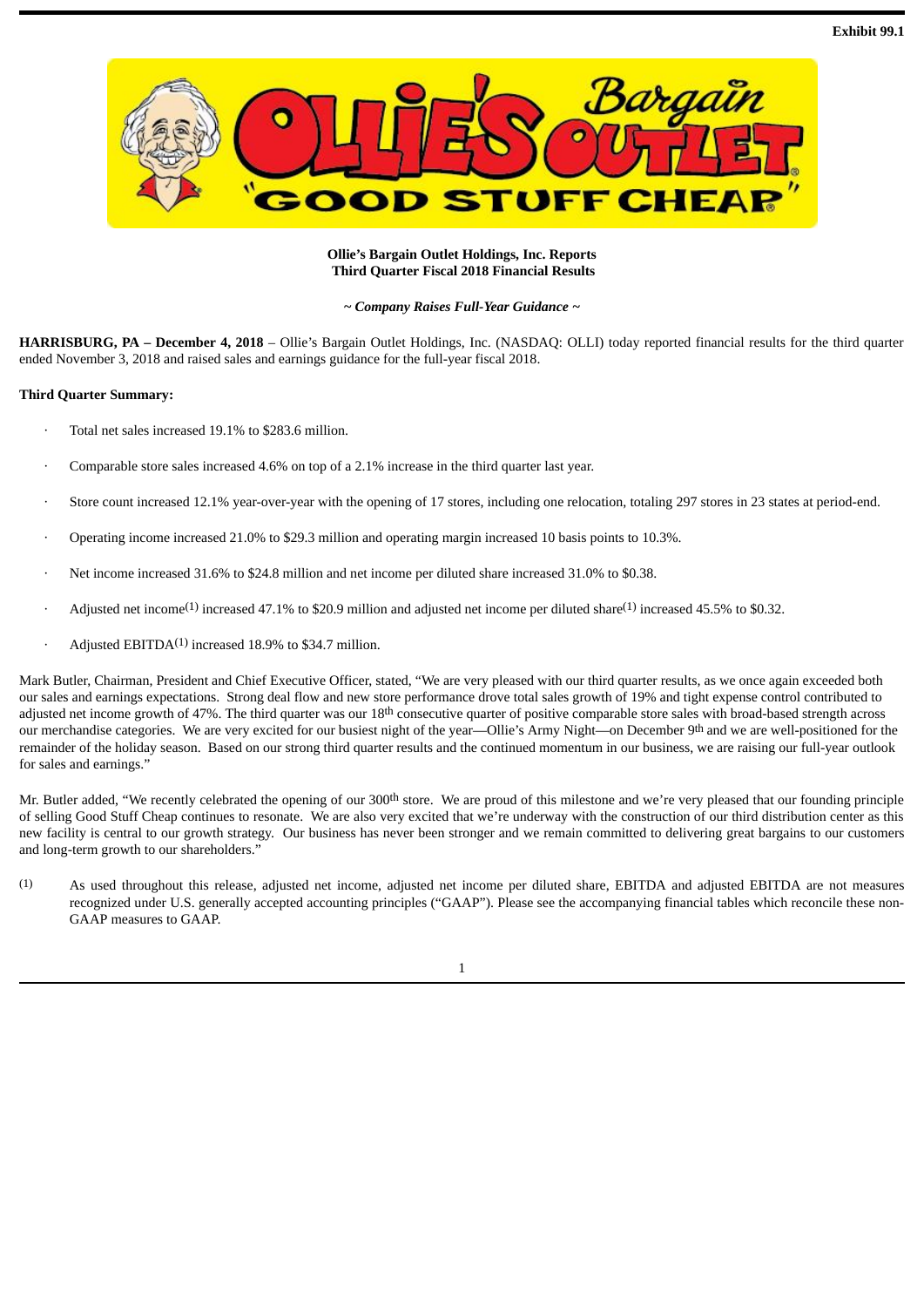#### **Recent Developments**

On November 29, 2018, the Company acquired a 58-acre parcel of land in Lancaster, Texas for the construction of its third distribution center. Construction of the 615,000 square foot state-of-the-art facility has commenced and the building is expected to be operational during the first quarter of fiscal 2020. The distribution center is a key component supporting the Company's continued growth and when fully built out will have the capacity to service 150 to 200 stores.

### **Third Quarter Results**

Net sales increased 19.1% to \$283.6 million in the third quarter of fiscal 2018 from \$238.1 million in the third quarter of fiscal 2017. The increase in net sales was driven by a 12.1% net increase in the number of stores and a 4.6% increase in comparable store sales. The Company opened 17 new stores, including the relocation of one store, and closed two stores in the third quarter of fiscal 2018, ending the period with 297 locations, compared to 265 stores at the end of the comparable prior year period.

Gross profit increased 17.8% to \$115.4 million in the third quarter of fiscal 2018 from \$98.0 million in the third quarter of fiscal 2017. Gross margin decreased 50 basis points to 40.7% in the third quarter of fiscal 2018 from 41.2% in the third quarter of fiscal 2017. The decrease in gross margin is due to higher supply chain costs as a percentage of net sales, partially offset by an increased merchandise margin.

Operating income increased 21.0% to \$29.3 million in the third quarter of fiscal 2018 from \$24.2 million in the third quarter of fiscal 2017. Operating margin increased 10 basis points to 10.3% in the third quarter of fiscal 2018 from 10.2% in the third quarter of fiscal 2017.

Net income increased 31.6% to \$24.8 million, or \$0.38 per diluted share, in the third quarter of fiscal 2018 from \$18.9 million, or \$0.29 per diluted share, in the third quarter of fiscal 2017. Diluted earnings per share in the third quarter of fiscal 2018 and fiscal 2017 included a benefit of \$0.06 and \$0.07, respectively, due to excess tax benefits related to stock-based compensation. Adjusted net income <sup>(1)</sup>, which excludes these benefits, increased 47.1% to \$20.9 million, or \$0.32 per diluted share, in the third quarter of fiscal 2018 from \$14.2 million, or \$0.22 per diluted share, in the third quarter of fiscal 2017.

Adjusted EBITDA<sup>(1)</sup> increased 18.9% to \$34.7 million, or 12.2% of net sales, in the third quarter of fiscal 2018 from \$29.2 million, or 12.3% of net sales, in the third quarter of fiscal 2017. Adjusted EBITDA excludes non-cash stock-based compensation expense and non-cash purchase accounting items.

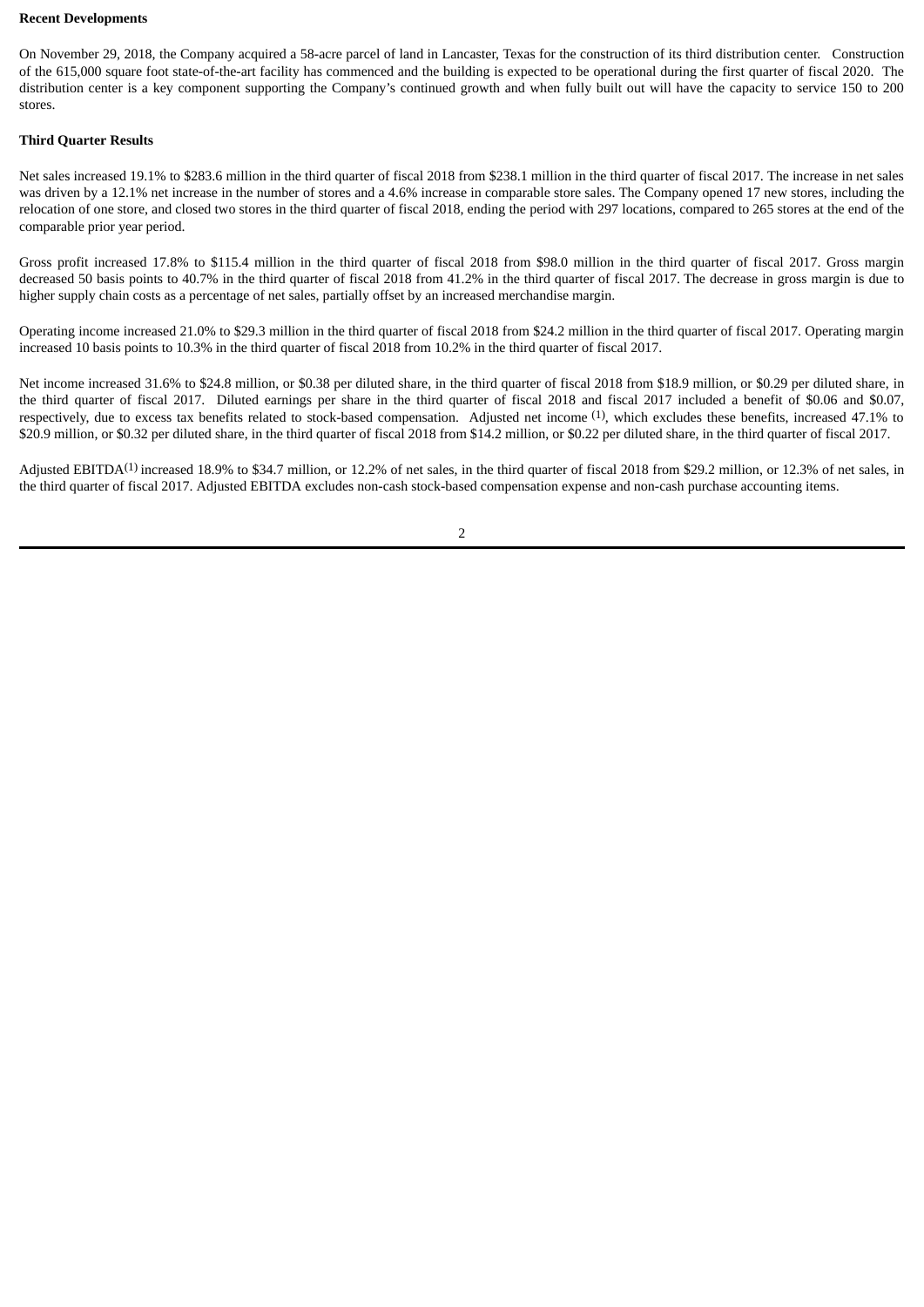### **Balance Sheet and Cash Flow Highlights**

The Company's cash balance as of the end of the third quarter of fiscal 2018 was \$0.7 million compared to \$42.2 million as of the end of the third quarter of fiscal 2017. As previously reported, on August 29, 2018, the Company acquired 12 former Toys "R" Us store sites for approximately \$42 million using cash on hand. The Company had no borrowings outstanding under its \$100 million revolving credit facility and \$89.9 million of availability under the facility as of the end of the third quarter of fiscal 2018. The Company ended the third quarter of fiscal 2018 with total borrowings of \$19.3 million compared to \$126.7 million at the end of the third quarter of fiscal 2017.

Inventory as of the end of the third quarter of fiscal 2018 increased 16.9% to \$332.3 million compared to \$284.3 million at the end of the third quarter of fiscal 2017, primarily due to new store growth and timing of deal flow.

Capital expenditures in the third quarter of fiscal 2018 increased to \$52.5 million compared to \$6.5 million in the third quarter of fiscal 2017, primarily reflecting the Company's purchase of the former Toys "R" Us store sites and new store growth.

### **Outlook**

Based on year-to-date results and expectations for the fourth quarter of fiscal 2018, Ollie's is raising sales and earnings guidance for the full-year fiscal 2018. The Company now estimates the following:

- Total net sales of \$1.226 billion to \$1.231 billion;
- Comparable store sales growth of 3.0% to 3.5%;
- · The opening of 37 new stores, including the relocation of one store, and two closures;
- Operating income of \$155.0 million to \$157.0 million;
- Adjusted net income<sup>(2)</sup> of \$115.0 million to \$117.0 million and adjusted net income per diluted share<sup>(2)</sup> of \$1.74 to \$1.77, both of which exclude excess tax benefits related to stock-based compensation and the after-tax loss on extinguishment of debt;
- An effective tax rate of 26.0%, which excludes excess tax benefits related to stock-based compensation;
- · Diluted weighted average shares outstanding of 66.0 million; and
- · Capital expenditures of \$75.0 million to \$80.0 million, largely reflecting the purchase of the former Toys "R" Us properties and land for the Company's new distribution center.
- (2) The guidance ranges as provided for adjusted net income and adjusted net income per diluted share exclude the after-tax loss on extinguishment of debt and excess tax benefits related to stock-based compensation reported for the 39-weeks ended November 3, 2018 as well as any future related estimates as the Company cannot predict such estimates without unreasonable effort.

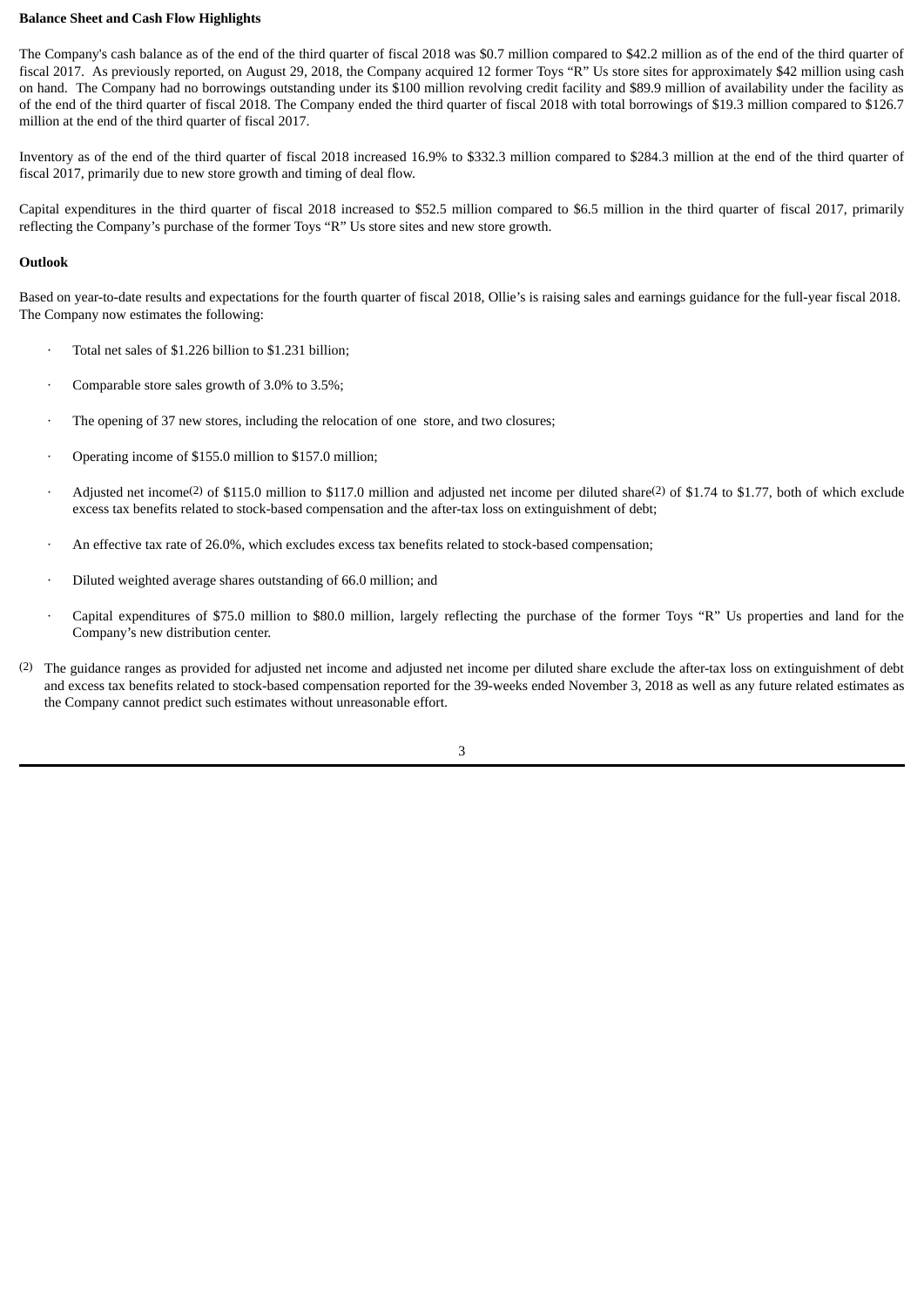#### **Conference Call Information**

A conference call to discuss third quarter fiscal 2018 financial results is scheduled for today, December 4, 2018, at 4:30 p.m. Eastern Time. Investors and analysts can participate on the conference call by dialing (800) 219-7052 or (574) 990-1029 and using conference ID #8588365. Interested parties can also listen to a live webcast or replay of the conference call by logging on to the investor relations section on the Company's website at http://investors.ollies.us/. The replay of the conference call webcast will be available at the investor relations website for one year.

### **About Ollie's**

We are a highly differentiated and fast growing, extreme value retailer of brand name merchandise at drastically reduced prices. We are known for our assortment of merchandise offered as Good Stuff Cheap®. We offer name brand products, Real Brands! Real Bargains!®, in every department, including housewares, food, books and stationery, bed and bath, floor coverings, toys, health and beauty aids and other categories. We currently operate 303 stores in 23 states throughout the Eastern half of the United States. For more information, visit www.ollies.us.

### **Forward-Looking Statements**

This press release contains forward-looking statements within the meaning of the U.S. Private Securities Litigation Reform Act of 1995. Forward-looking statements can be identified by words such as "could," "may," "might," "will," "likely," "anticipates," "intends," "plans," "seeks," "believes," "estimates," "expects," "continues," "projects" and similar references to future periods, or by the inclusion of forecasts or projections, the outlook for the Company's future business, prospects, financial performance, including our fiscal 2018 business outlook or financial guidance, and industry outlook. Forward-looking statements are based on our current expectations and assumptions regarding our business, the economy and other future conditions. Because forward-looking statements relate to the future, by their nature, they are subject to inherent uncertainties, risks and changes in circumstances that are difficult to predict. As a result, our actual results may differ materially from those contemplated by the forward-looking statements. Important factors that could cause actual results to differ materially from those in the forward-looking statements include regional, national or global political, economic, business, competitive, market and regulatory conditions, including recently enacted tax legislation, and the following: our failure to adequately procure and manage our inventory or anticipate consumer demand; changes in consumer confidence and spending; risks associated with intense competition; our failure to open new profitable stores, or successfully enter new markets, on a timely basis or at all; our failure to hire and retain key personnel and other qualified personnel; our inability to obtain favorable lease terms for our properties; the failure to timely acquire and open, the loss of, or disruption or interruption in the operations of, our centralized distribution centers; fluctuations in comparable store sales and results of operations, including on a quarterly basis; risks associated with our lack of operations in the growing online retail marketplace; our inability to successfully implement our marketing, advertising and promotional efforts; the seasonal nature of our business; risks associated with the timely and effective deployment and protection of computer networks and other electronic systems; the risks associated with doing business with international manufacturers; changes in government regulations, procedures and requirements; and our ability to service our indebtedness and to comply with our financial covenants together with the other factors set forth under "Risk Factors" in our filings with the United States Securities and Exchange Commission ("SEC"). Any forward-looking statement made by us in this press release speaks only as of the date on which it is made. Factors or events that could cause our actual results to differ may emerge from time to time, and it is not possible for us to predict all of them. Ollie's undertakes no obligation to publicly update or revise any forward-looking statement, whether as a result of new information, future developments or otherwise, except as may be required by law. You are advised, however, to consult any further disclosures we make on related subjects in our public announcements and SEC filings.

#### **Investor Contact:**

Jean Fontana ICR 646-277-1214

Jean.Fontana@icrinc.com

#### **Media Contact:**

Dan Haines Vice President – Marketing & Advertising 717-657-2300 dhaines@ollies.us

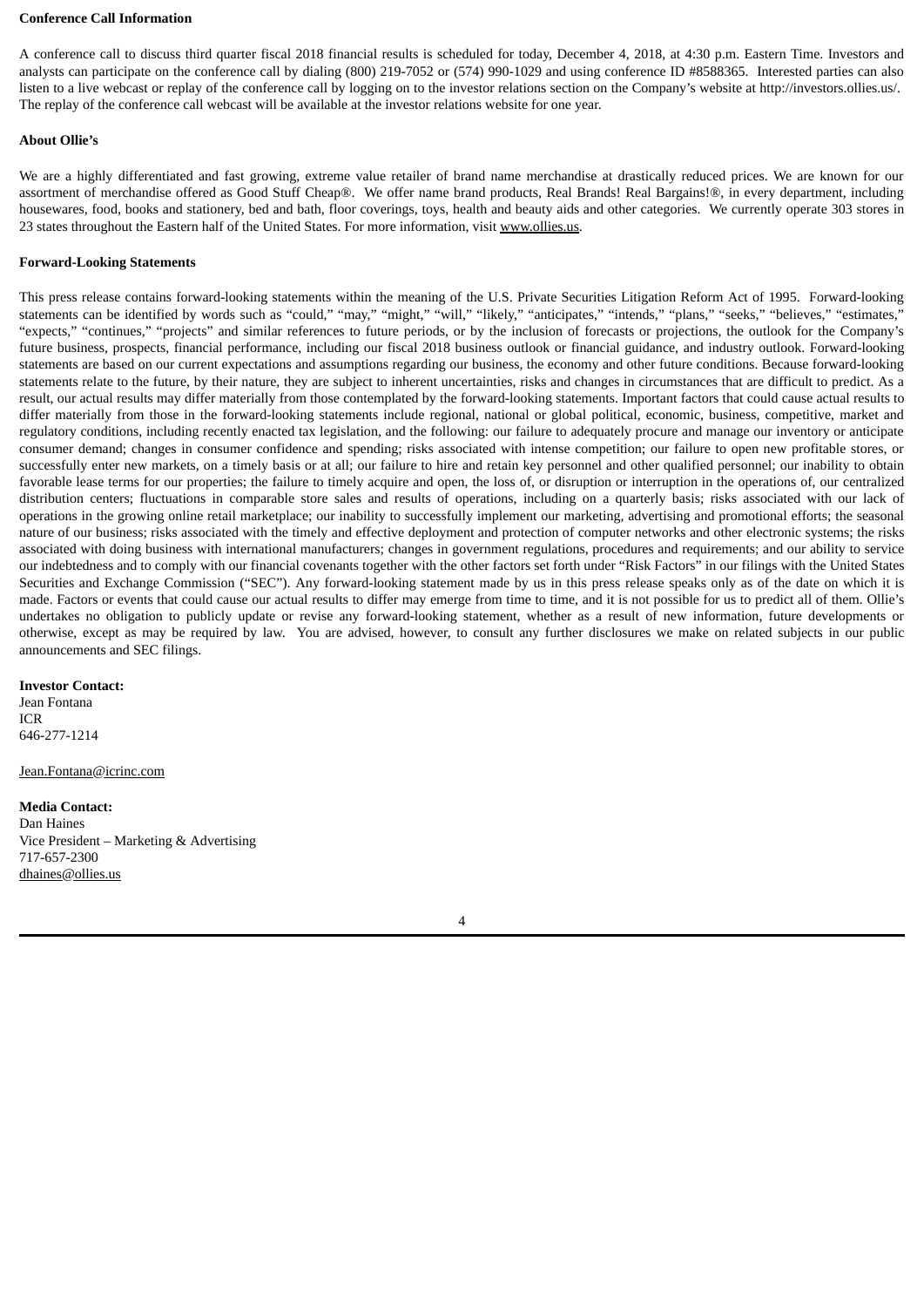#### **Ollie's Bargain Outlet Holdings, Inc. Condensed Consolidated Statements of Income**

### **(In thousands except for per share amounts)**

### **(Unaudited)**

|                                                   | Thirteen weeks ended   |         |                           |                     | Thirty-nine weeks ended |                     |              |                     |  |
|---------------------------------------------------|------------------------|---------|---------------------------|---------------------|-------------------------|---------------------|--------------|---------------------|--|
|                                                   | November $3$ ,<br>2018 |         |                           | October 28,<br>2017 |                         | November 3,<br>2018 |              | October 28,<br>2017 |  |
| Condensed consolidated statements of income data: |                        |         |                           |                     |                         |                     |              |                     |  |
| <b>Net sales</b>                                  | \$                     | 283,606 | $\mathbb{S}$              | 238,116             | \$                      | 847,443             | \$           | 720,363             |  |
| Cost of sales                                     |                        | 168,184 |                           | 140,127             |                         | 506,521             |              | 429,213             |  |
| Gross profit                                      |                        | 115,422 |                           | 97,989              |                         | 340,922             |              | 291,150             |  |
| Selling, general and administrative expenses      |                        | 78,440  |                           | 68,124              |                         | 223,794             |              | 195,633             |  |
| Depreciation and amortization expenses            |                        | 2,914   |                           | 2,503               |                         | 8,531               |              | 7,150               |  |
| Pre-opening expenses                              |                        | 4,779   |                           | 3,152               |                         | 8,460               |              | 7,005               |  |
| Operating income                                  |                        | 29,289  |                           | 24,210              |                         | 100,137             |              | 81,362              |  |
| Interest expense, net                             |                        | 372     |                           | 1,143               |                         | 1,188               |              | 3,601               |  |
| Loss on extinguishment of debt                    |                        |         |                           |                     |                         | 100                 |              | 397                 |  |
| Income before income taxes                        |                        | 28,917  |                           | 23,067              |                         | 98,849              |              | 77,364              |  |
| Income tax expense                                |                        | 4,100   |                           | 4,205               |                         | 13,730              |              | 19,824              |  |
| Net income                                        | \$                     | 24,817  | \$                        | 18,862              | \$                      | 85,119              | \$           | 57,540              |  |
| Earnings per common share:                        |                        |         |                           |                     |                         |                     |              |                     |  |
| <b>Basic</b>                                      | \$                     | 0.40    | \$                        | 0.31                | \$                      | 1.36                | \$           | 0.94                |  |
| <b>Diluted</b>                                    | \$                     | 0.38    | $\boldsymbol{\mathsf{S}}$ | 0.29                | $\mathfrak{S}$          | 1.29                | $\mathbb{S}$ | 0.89                |  |
| Weighted average common shares outstanding:       |                        |         |                           |                     |                         |                     |              |                     |  |
| <b>Basic</b>                                      |                        | 62,747  |                           | 61,488              |                         | 62,452              |              | 61,187              |  |
| Diluted                                           |                        | 66,095  |                           | 65,102              |                         | 65,861              |              | 64,794              |  |
| Percentage of net sales (1):                      |                        |         |                           |                     |                         |                     |              |                     |  |
| Net sales                                         |                        | 100.0%  |                           | 100.0%              |                         | 100.0%              |              | 100.0%              |  |
| Cost of sales                                     |                        | 59.3    |                           | 58.8                |                         | 59.8                |              | 59.6                |  |
| Gross profit                                      |                        | 40.7    |                           | 41.2                |                         | 40.2                |              | 40.4                |  |
| Selling, general and administrative expenses      |                        | 27.7    |                           | 28.6                |                         | 26.4                |              | 27.2                |  |
| Depreciation and amortization expenses            |                        | 1.0     |                           | 1.1                 |                         | 1.0                 |              | 1.0                 |  |
| Pre-opening expenses                              |                        | 1.7     |                           | 1.3                 |                         | 1.0                 |              | 1.0                 |  |
| <b>Operating income</b>                           |                        | 10.3    |                           | 10.2                |                         | 11.8                |              | 11.3                |  |
| Interest expense, net                             |                        | 0.1     |                           | 0.5                 |                         | 0.1                 |              | 0.5                 |  |
| Loss on extinguishment of debt                    |                        |         |                           |                     |                         | 0.0                 |              | 0.1                 |  |
| Income before income taxes                        |                        | 10.2    |                           | 9.7                 |                         | 11.7                |              | 10.7                |  |
| Income tax expense                                |                        | 1.4     |                           | 1.8                 |                         | 1.6                 |              | 2.8                 |  |
| Net income                                        |                        | 8.8%    |                           | 7.9%                |                         | 10.0%               |              | 8.0%                |  |

(1) Components may not add to totals due to rounding.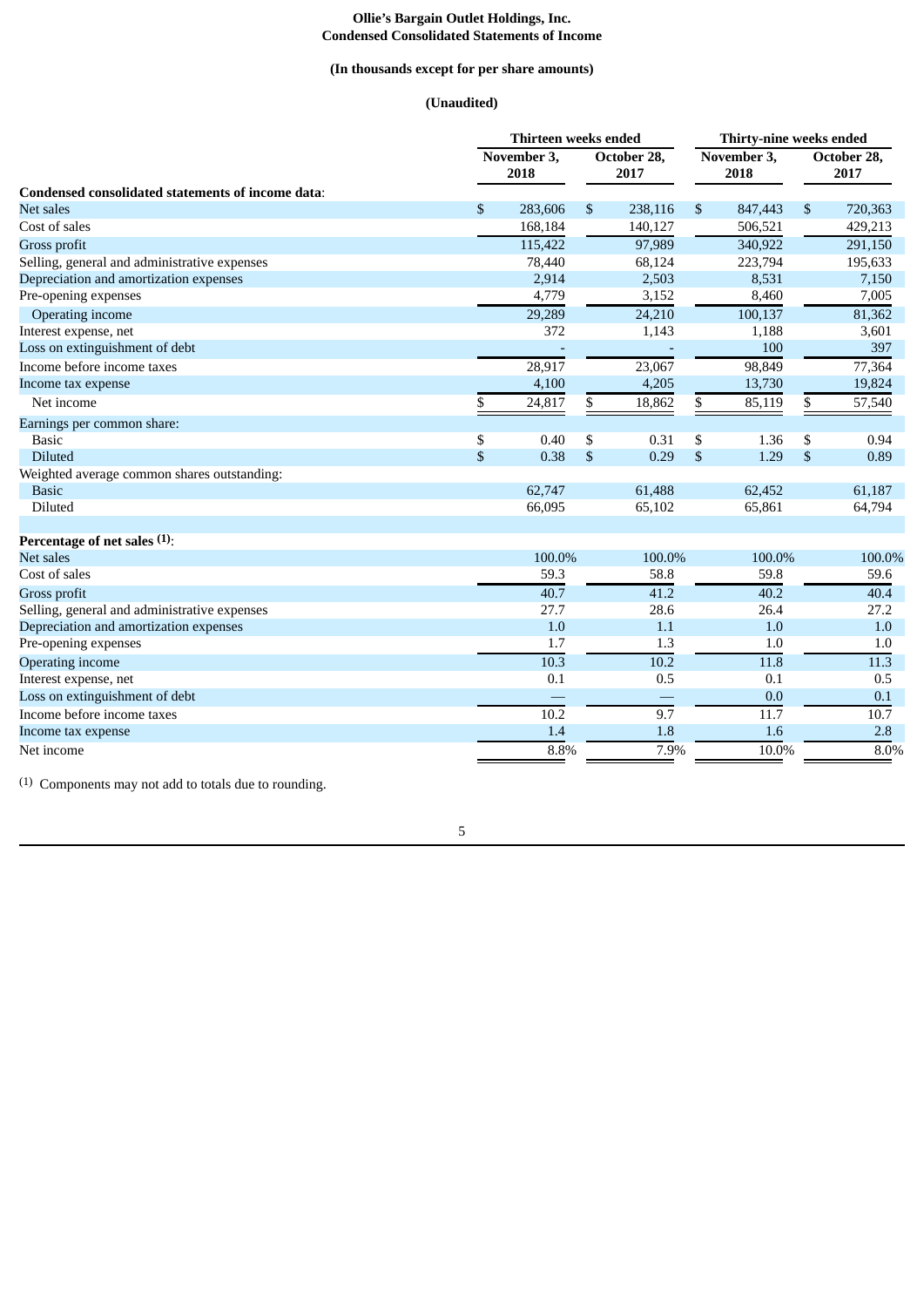#### **Ollie's Bargain Outlet Holdings, Inc. Condensed Consolidated Balance Sheets**

### **(In thousands)**

### **(Unaudited)**

| <b>Assets</b>                               |    | November 3,<br>2018 |                | October 28,<br>2017 |  |  |
|---------------------------------------------|----|---------------------|----------------|---------------------|--|--|
| Current assets:                             |    |                     |                |                     |  |  |
| Cash and cash equivalents                   | \$ | 736                 | \$             | 42,164              |  |  |
| Inventories                                 |    | 332,325             |                | 284,331             |  |  |
| Accounts receivable                         |    | 2,401               |                | 990                 |  |  |
| Prepaid expenses and other assets           |    | 9,063               |                | 3,882               |  |  |
| Total current assets                        |    | 344,525             |                | 331,367             |  |  |
| Property and equipment, net                 |    | 107,766             |                | 53,632              |  |  |
| Goodwill                                    |    | 444,850             |                | 444,850             |  |  |
| Trade name and other intangible assets, net |    | 232,388             |                | 232,723             |  |  |
| Other assets                                |    | 1,923               |                | 2,256               |  |  |
| <b>Total assets</b>                         | \$ | 1,131,452           | \$             | 1,064,828           |  |  |
| <b>Liabilities and Stockholders' Equity</b> |    |                     |                |                     |  |  |
| Current liabilities:                        |    |                     |                |                     |  |  |
| Current portion of long-term debt           | \$ | 10,186              | $\mathfrak{s}$ | 8,882               |  |  |
| Accounts payable                            |    | 101,281             |                | 70,618              |  |  |
| Income taxes payable                        |    |                     |                | 5,731               |  |  |
| Accrued expenses and other                  |    | 58,047              |                | 45,691              |  |  |
| Total current liabilities                   |    | 169,514             |                | 130,922             |  |  |
| Revolving credit facility                   |    |                     |                |                     |  |  |
| Long-term debt                              |    | 9,042               |                | 117,120             |  |  |
| Deferred income taxes                       |    | 56,551              |                | 88,011              |  |  |
| Other long-term liabilities                 |    | 7,535               |                | 6,943               |  |  |
| <b>Total liabilities</b>                    |    | 242,642             |                | 342,996             |  |  |
| Stockholders' equity:                       |    |                     |                |                     |  |  |
| Common stock                                |    | 63                  |                | 62                  |  |  |
| Additional paid-in capital                  |    | 596,286             |                | 578,891             |  |  |
| Retained earnings                           |    | 292,547             |                | 142,965             |  |  |
| Treasury - common stock                     |    | (86)                |                | (86)                |  |  |
| Total stockholders' equity                  |    | 888,810             |                | 721,832             |  |  |
| Total liabilities and stockholders' equity  | \$ | 1,131,452           | \$             | 1,064,828           |  |  |
|                                             |    |                     |                |                     |  |  |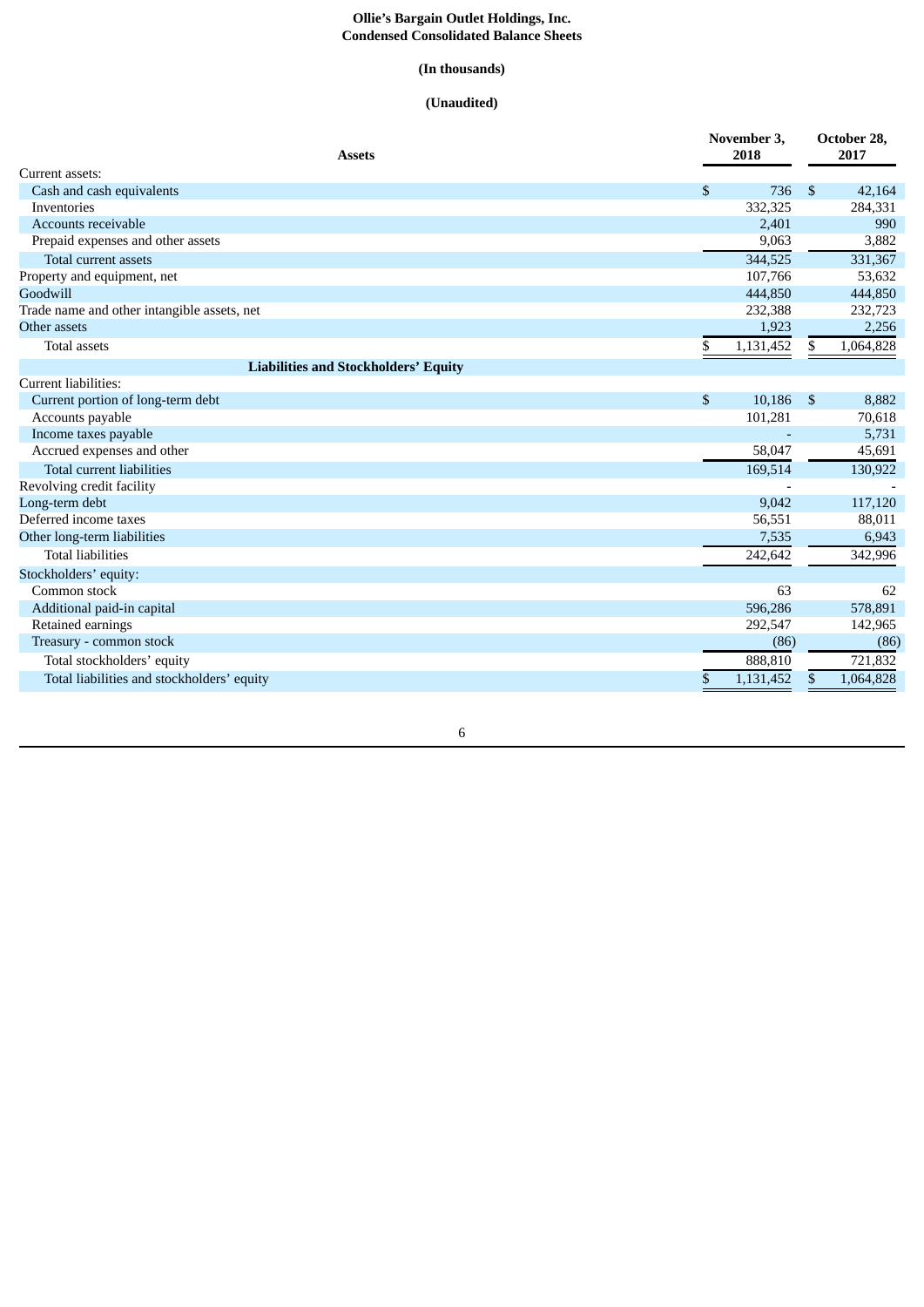#### **Ollie's Bargain Outlet Holdings, Inc. Condensed Consolidated Statements of Cash Flows**

### **(In thousands)**

### **(Unaudited)**

|                                                          | Thirteen weeks ended |                     |  |                     |  | Thirty-nine weeks ended |  |                     |  |  |
|----------------------------------------------------------|----------------------|---------------------|--|---------------------|--|-------------------------|--|---------------------|--|--|
|                                                          |                      | November 3,<br>2018 |  | October 28.<br>2017 |  | November 3,<br>2018     |  | October 28,<br>2017 |  |  |
| Net cash provided by operating activities                |                      | 24,381              |  | 23,068              |  | 46,910                  |  | 20,384              |  |  |
| Net cash used in investing activities                    |                      | (52, 452)           |  | (6, 469)            |  | (62, 650)               |  | (15, 119)           |  |  |
| Net cash provided by (used in) financing activities      |                      | (608)               |  | 745                 |  | (22,758)                |  | (61,784)            |  |  |
| Net increase (decrease) in cash and cash equivalents     |                      | (28, 679)           |  | 17.344              |  | (38, 498)               |  | (56, 519)           |  |  |
| Cash and cash equivalents at the beginning of the period |                      | 29,415              |  | 24,820              |  | 39,234                  |  | 98,683              |  |  |
| Cash and cash equivalents at the end of the period       |                      | 736                 |  | 42,164              |  | 736                     |  | 42,164              |  |  |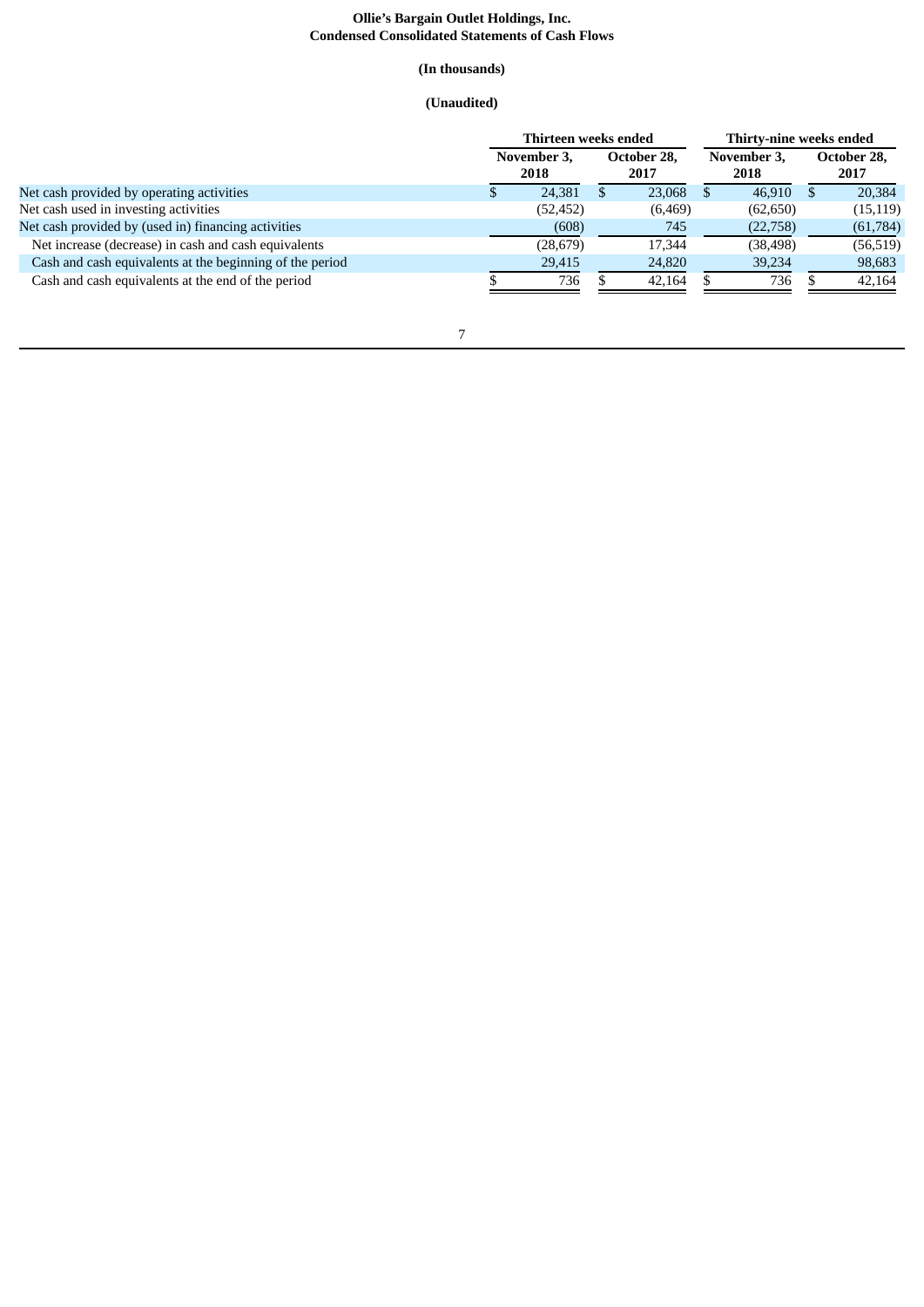### **Ollie's Bargain Outlet Holdings, Inc. Supplemental Information**

#### **Reconciliation of GAAP to Non-GAAP Financial Measures**

#### **(Dollars in thousands)**

#### **(Unaudited)**

The Company reports its financial results in accordance with GAAP. We have included the non-GAAP measures of EBITDA, adjusted EBITDA, adjusted net income and adjusted net income per diluted share in this press release as these are key measures used by our management and our board of directors to evaluate our operating performance and the effectiveness of our business strategies, make budgeting decisions, and evaluate compensation decisions. Management believes it is useful to investors and analysts to evaluate these non-GAAP measures on the same basis as management uses to evaluate the Company's operating results. We believe that excluding items that may not be indicative of, or are unrelated to, our core operating results, and that may vary in frequency or magnitude from net income and net income per diluted share, enhances the comparability of our results and provides a better baseline for analyzing trends in our business.

The tables below reconcile the non-GAAP financial measures of adjusted net income to net income, adjusted net income per diluted share to net income per diluted share, and EBITDA and adjusted EBITDA to net income, in each case the most directly comparable GAAP measure.

Adjusted net income and adjusted net income per diluted share give effect to the after-tax loss on extinguishment of debt and excess tax benefits related to stock-based compensation, which may not occur with the same frequency or magnitude in future periods. We define EBITDA as net income before net interest expense, loss on extinguishment of debt, depreciation and amortization expenses and income taxes. Adjusted EBITDA represents EBITDA as further adjusted for non-cash stock-based compensation expense and non-cash purchase accounting items, which we do not consider representative of our ongoing operating performance.

Non-GAAP financial measures should be viewed as supplementing, and not as an alternative to or substitute for, the Company's financial results prepared in accordance with GAAP. Certain of the items that may be excluded or included in non-GAAP financial measures may be significant items that could impact the Company's financial position, results of operations and cash flows and should therefore be considered in assessing the Company's actual financial condition and performance. The methods used by the Company to calculate its non-GAAP financial measures may differ significantly from methods used by other companies to compute similar measures. As a result, any non-GAAP financial measures presented herein may not be comparable to similar measures provided by other companies.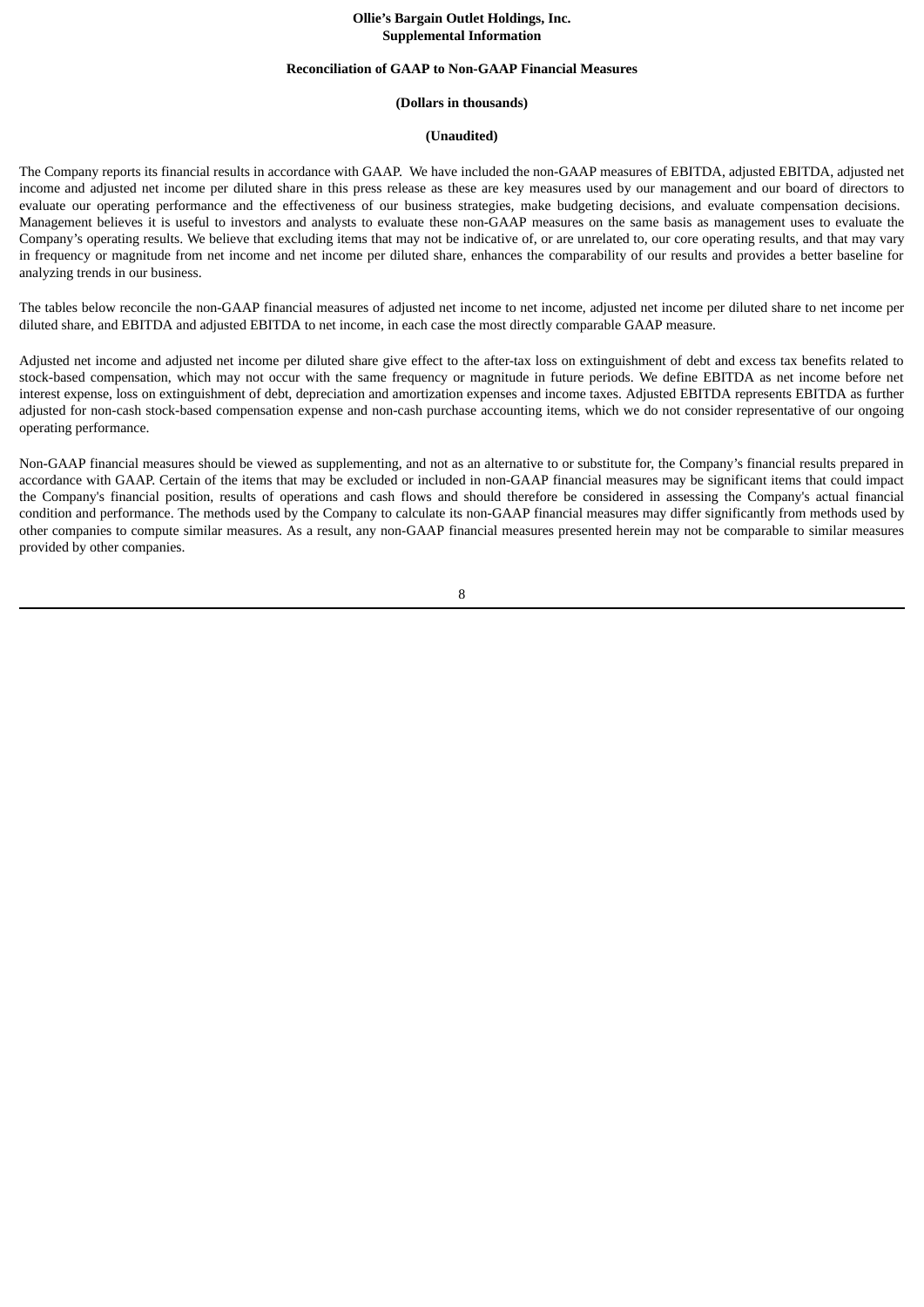### **Ollie's Bargain Outlet Holdings, Inc. Supplemental Information**

### **Reconciliation of GAAP to Non-GAAP Financial Measures**

### **(In thousands except for per share amounts)**

### **(Unaudited)**

### **Reconciliation of GAAP net income to adjusted net income**

|                                                             | Thirteen weeks ended |                     |  |                     |    | Thirty-nine weeks ended |  |                     |  |  |
|-------------------------------------------------------------|----------------------|---------------------|--|---------------------|----|-------------------------|--|---------------------|--|--|
|                                                             |                      | November 3,<br>2018 |  | October 28,<br>2017 |    | November 3,<br>2018     |  | October 28,<br>2017 |  |  |
| Net income                                                  |                      | 24,817              |  | 18,862              | \$ | 85,119                  |  | 57,540              |  |  |
| Loss on extinguishment of debt                              |                      |                     |  |                     |    | 100                     |  | 397                 |  |  |
| Adjustment to provision for income taxes $(1)$              |                      |                     |  |                     |    | (25)                    |  | (153)               |  |  |
| Excess tax benefits related to stock-based compensation (2) |                      | (3,924)             |  | (4,659)             |    | (11, 652)               |  | (9,783)             |  |  |
| Adjusted net income                                         |                      | 20,893              |  | 14,203              |    | 73,542                  |  | 48,001              |  |  |

(1) The effective tax rate used for the adjustment to the provision for income taxes was the normalized effective tax rate in the quarter in which the related costs (loss on extinguishment of debt) were incurred.

(2) Amount represents the impact from the recognition of excess tax benefits pursuant to Accounting Standards Update 2016-09, Stock Compensation.

### **Reconciliation of GAAP net income per diluted share to adjusted net income per diluted share**

|                                                         | Thirteen weeks ended |                          |  |                     | Thirty-nine weeks ended |                     |    |                     |  |  |
|---------------------------------------------------------|----------------------|--------------------------|--|---------------------|-------------------------|---------------------|----|---------------------|--|--|
|                                                         |                      | November 3,<br>2018      |  | October 28,<br>2017 |                         | November 3.<br>2018 |    | October 28,<br>2017 |  |  |
| Net income per diluted share                            |                      | 0.38                     |  | 0.29                | -S                      | 1.29                | -S | 0.89                |  |  |
| Adjustments as noted above, per dilutive share:         |                      |                          |  |                     |                         |                     |    |                     |  |  |
| Loss on extinguishment of debt, net of taxes            |                      | $\overline{\phantom{0}}$ |  |                     |                         | 0.00                |    | 0.00                |  |  |
| Excess tax benefits related to stock-based compensation |                      | (0.06)                   |  | (0.07)              |                         | (0.18)              |    | (0.15)              |  |  |
| Adjusted net income per diluted share (1)               |                      | 0.32                     |  | 0.22                |                         | 1.12                |    | 0.74                |  |  |
|                                                         |                      |                          |  |                     |                         |                     |    |                     |  |  |
| Diluted weighted-average common shares outstanding      |                      | 66,095                   |  | 65,102              |                         | 65,861              |    | 64,794              |  |  |
|                                                         |                      |                          |  |                     |                         |                     |    |                     |  |  |

(1) Totals may not foot due to rounding